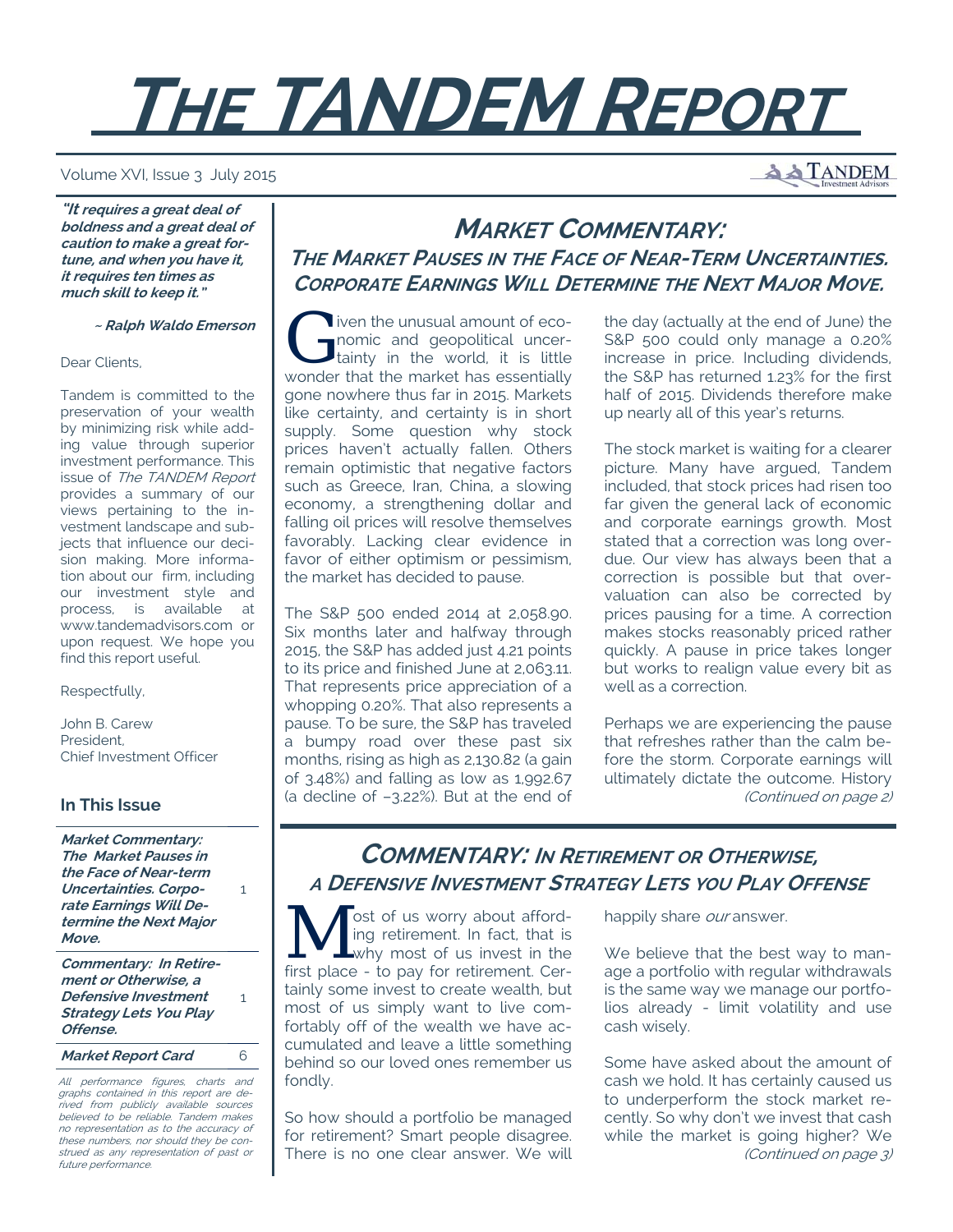## **MARKET COMMENTARY (CONTINUED)**

#### (Continued from page 1)

tells us, as does the chart below, that there has always been a strong correlation between the direction of corporate earnings and the direction of stock prices. Sometimes they disconnect, but invariably they return to their parallel march.

Trying to divine when earnings growth will materialize is challenging. What is going to happen in Europe as the Greek bailout unfolds? Will oil continue to fall in price as Iran's sanctions are lifted? Will the dollar's strength continue? All of these situations could have some bearing on earnings growth.



Source: Standard and Poors (www.standardandpoors.com)

For the last three years earnings growth has slowed appreciably while price growth marched onward and upward. Now, as earnings growth slows further, price has reacted by pausing so far this year. The chart below illustrates that coming out of the recession earnings growth outstripped price growth by a fair amount We think the economic and geopolitical uncertainties tend to be short-term influences on stock prices. The traders get very excited about events as they unfold, but these events only become meaningful in the long run if they influence earnings and economic growth.

in 2010 and 2011. The next three years saw earnings growth slow to a crawl while price growth accelerated.

Now that stock prices have paused, valuations have become somewhat less expensive, though still expensive historically. For prices to move higher, we need sustained growth. Earnings growth must return at some point.



This is the  $7<sup>th</sup>$  year of economic expansion since the Great Recession. It is only natural for the economy and earnings to falter. We view it is as positive that stock prices reflect this reality by pausing. For prices to rise again in a sustainable manner, one need look no further than earnings growth. Healthy stock prices require healthy growth. It sure would be nice to have some.

Source: Standard and Poors (www.standardandpoors.com)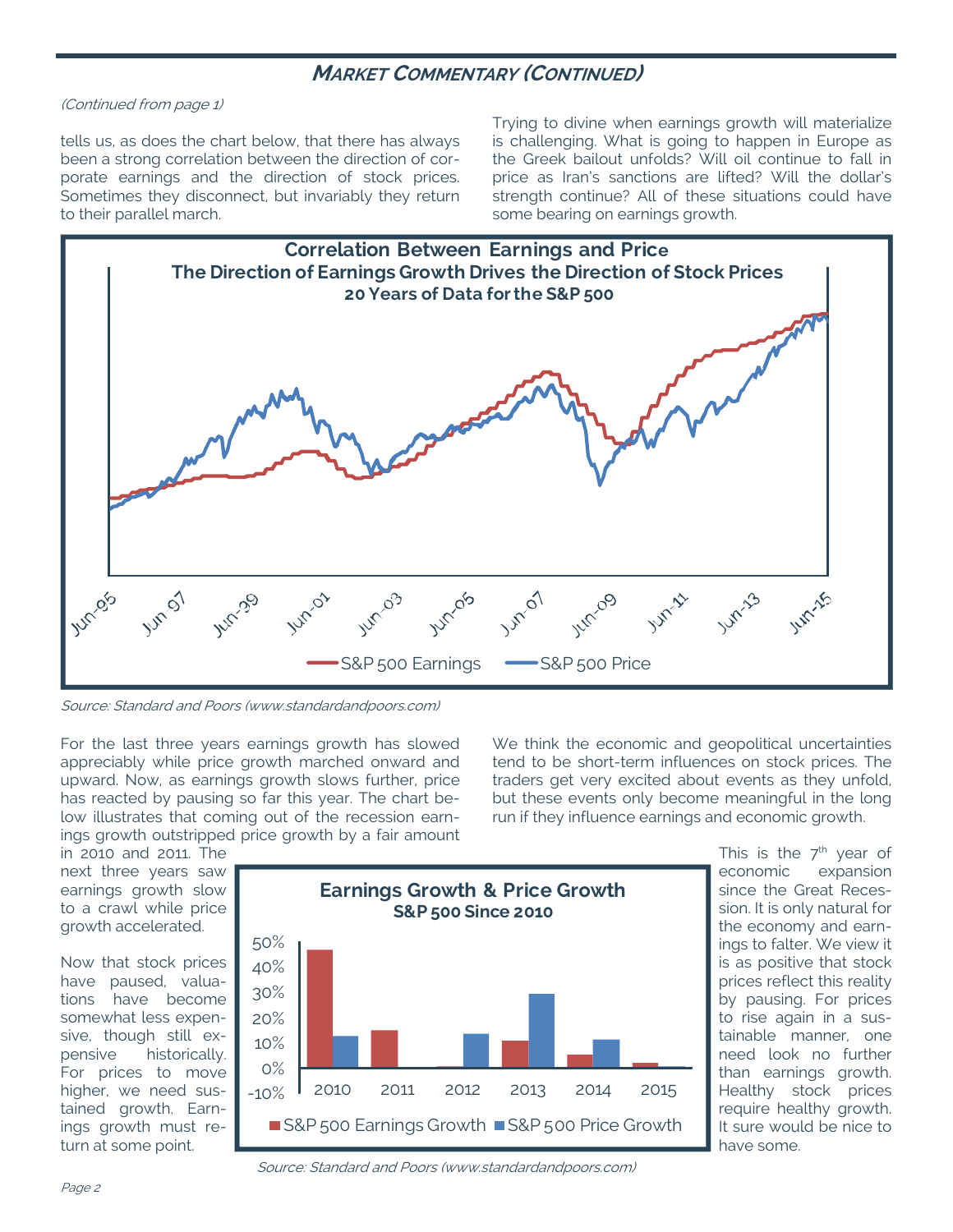## **COMMENTARY (CONTINUED)**

#### (Continued from page 1)

don't because we want to buy stocks when they are cheap. Stocks aren't cheap right now, so we are patient. When prices fall, or when a client needs cash, we don't have to sell something at a depressed price. We already sold it at an expensive price!

Outperforming a stock market over all the peaks and valleys is our priority. Outperforming an expensive stock market is not. In order to perform through the ups and downs, we must eliminate as much volatility as possible, both good and bad. In order to not lose as much when prices fall, we are willing to not make as much when prices rise. If you are withdrawing money from your account regularly, this is terrifically important. Withdrawing money when prices fall has a compounding effect on the value of your portfolio. You will never make that money back.

By being defensive in nature, we are able to better play offense for you. We do not react to the market, we proactively manage your portfolio. When prices fall, we are the ones with cash to buy the bargains and continue to pay the distributions you need.

Examples are often helpful, and pictures more than words for most people. So consider the case of the woman who decided she was ready to live off of her investments. She saved \$2,000,000 and wanted to receive \$6,000/month, or \$72,000/year. Seems reasonable enough.

However, this woman's timing could not possibly have been worse. She decided to retire at the end of 1999 the end of the tech bubble. Within a span of 9 years she would experience **two** major bear markets with declines of over 50% each time for the market (S&P 500). What a terrible time to be withdrawing money!

> This is truly a worst case scenario. So how would this woman have fared over last 15 1/2 years? The table below s u m m a r i z e s some options. Had she invested in a stock index fund that replicated the S&P 500, she would still have about

Tandem's practice is to sell a stock when it is expensive and buy it when it is cheap. This requires a great deal of patience and the willingness to hold cash. Expensive and cheap rarely happen at the same time. If you are withdrawing money regularly, this practice makes even more sense.



Source: Advent Software

Portfolios that don't hold cash must sell when cash is needed. We don't have to do that. We don't have to sell your stocks at the wrong time simply because you need the money.

\$1.6 Million left. If she had chosen a balanced approach with both stocks and bonds, she would have nearly all of her initial investment. Had she invested with us, she would have made a profit on her initial investment. It turns out that a defensive investment strategy is a good offense.

| Account Valuations after a \$6,000.00 Monthly Withdrawal from 12/1999-6/2015<br>Tandem LCC Net* vs. the S&P 500 and a Balanced Index** |                                           |                    |              |                         |              |  |  |  |  |  |  |
|----------------------------------------------------------------------------------------------------------------------------------------|-------------------------------------------|--------------------|--------------|-------------------------|--------------|--|--|--|--|--|--|
|                                                                                                                                        | <b>Tandem Large Cap Core Net of Fees*</b> | <b>S&amp;P 500</b> |              | <b>Balanced Index**</b> |              |  |  |  |  |  |  |
| <b>Initial Value</b>                                                                                                                   | 2,000,000.00                              |                    | 2,000,000.00 |                         | 2,000,000.00 |  |  |  |  |  |  |
| <b>Total Withdrawals*</b>                                                                                                              | 1,116,000.00                              |                    | 1,116,000.00 | ¢                       | 1,116,000.00 |  |  |  |  |  |  |
| <b>Ending Value</b>                                                                                                                    | 2,007,427.33                              |                    | 1,585,885.51 |                         | 1,978,258.57 |  |  |  |  |  |  |

#### Source: Advent Software

**\*** Tandem LCC Net of Fees performance is for Tandem's Large Cap Core Institutional Composite. Fees include a management fee of 1.00% on the 1st \$2,000,000 and negotiable above that for each individual account. Commissions and custodian fees are also included in these results. Some clients may incur a different fee structure. For more information on Tandem's composites and fees, please contact John Carew at (843) 720-3413. Past performance is no guarantee of future success. This is not intended as a solicitation. Please consult your financial advisor before making any investment decisions.

\*\* Balanced Index is a constant blend of 65% S&P 500 Total Return and 35% Citi 1-5 Year Treasury Index.